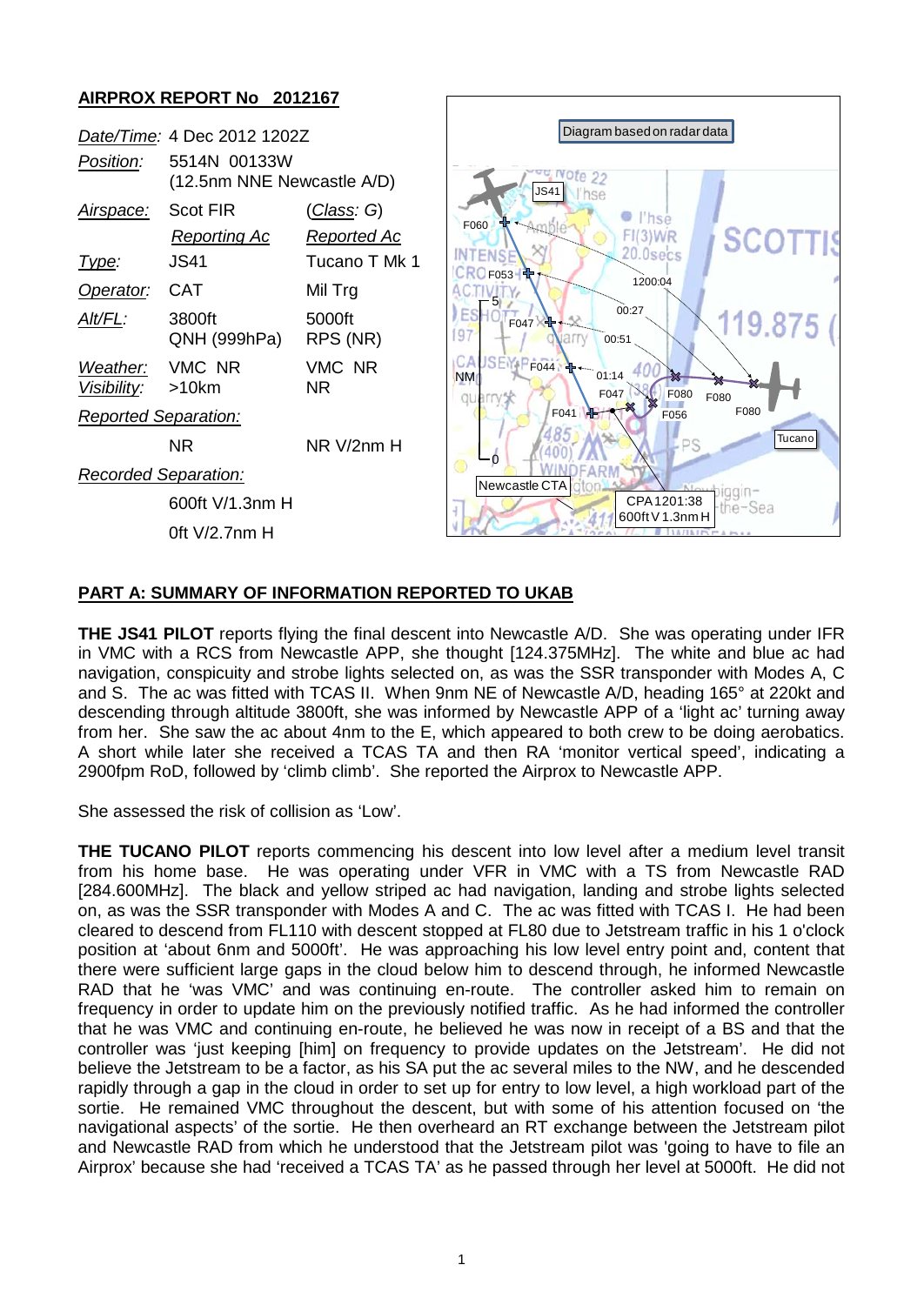see the Jetstream but noticed on TCAS that it was just inside 2nm range; he did not receive a TA throughout the incident.

He assessed the risk of collision as 'Low'.

**THE NEWCASTLE APPROACH CONTROLLER** reports the JS41 pilot was inbound to Newcastle on a DS, heading 160° and descending to altitude 3500ft. The Tucano pilot was on a TS, requesting to go low level to the N and cleared to descend to FL80 until clear of the JS41. When the Tucano pilot requested to go en-route he gave him an update on the JS41 and passed the Tyne RPS. He requested the Tucano pilot to advise him when going en-route, which he acknowledged, replying, "*wilco*". He observed the Tucano descending and immediately gave TI to the JS41 pilot on the Tucano who then advised him of the TCAS RA. He acknowledged this and confirmed that the Tucano pilot was still on frequency. The JS41 pilot confirmed that she had the Tucano in sight during the descent.

**ATSI** reports that an Airprox was reported by the pilot of a British Aerospace Jetstream 41 (JS41) when it received a TCAS RA against a Tucano T1 (Tucano) at 1201:30 in Class G airspace, 12.6nm NNE of Newcastle A/D.

### **Background**

The JS41 pilot was operating IFR on a flight from Aberdeen to Newcastle and was in receipt of a DS from Newcastle APP on frequency 124.375MHz, which was cross-coupled with frequency 284.600MHz. The Tucano pilot was on a flight operating from RAF Linton-on-Ouse and was in receipt of a TS from Newcastle APP on frequency 284.600MHz.

CAA ATSI had access to written reports from the JS41 and Tucano pilots and the Newcastle Approach controller together with area radar recordings and RTF recordings from Newcastle APP.

The Newcastle weather was recorded as follows:

METAR EGNT 041150Z 28007KT 9999 FEW035 03/02 Q0999= METAR EGNT 041220Z 28005KT 9999 FEW015 03/02 Q0999=

#### Factual History

At 1148:10, the Tucano pilot, level at FL110, contacted Newcastle APP requesting a TS. Newcastle APP replied that he was identified on transfer and agreed a TS, instructing the pilot to report ready for descent. At 1155:30, the JS41 pilot, descending to FL120, contacted Newcastle APP requesting a DS. This was agreed and the JS41 pilot was subsequently given descent to FL70.

At 1157:20, the Tucano pilot informed Newcastle APP that he would be ready for descent in one minute's time. The controller replied, "*Roger report ready*".

At 1157:30, the JS41 pilot was instructed to fly heading 160° and given descent to altitude 5000ft [QNH 999hPa].

At 1158:00, the Tucano pilot reported ready for descent and the controller instructed him to descend to FL80, which was read back correctly.

At 1158:22, the JS41 was 24.6nm N of Newcastle, tracking 160°, and the Tucano was 19.9nm NE of Newcastle tracking W.

At 1159:00, the JS41 pilot was instructed to descend to altitude 3500ft.

At 1159:30, the Tucano pilot was instructed to maintain FL80 on reaching and was given TI on the JS41. The Tucano pilot read back, "*maintaining eigh- fli-er flight level eight zero*".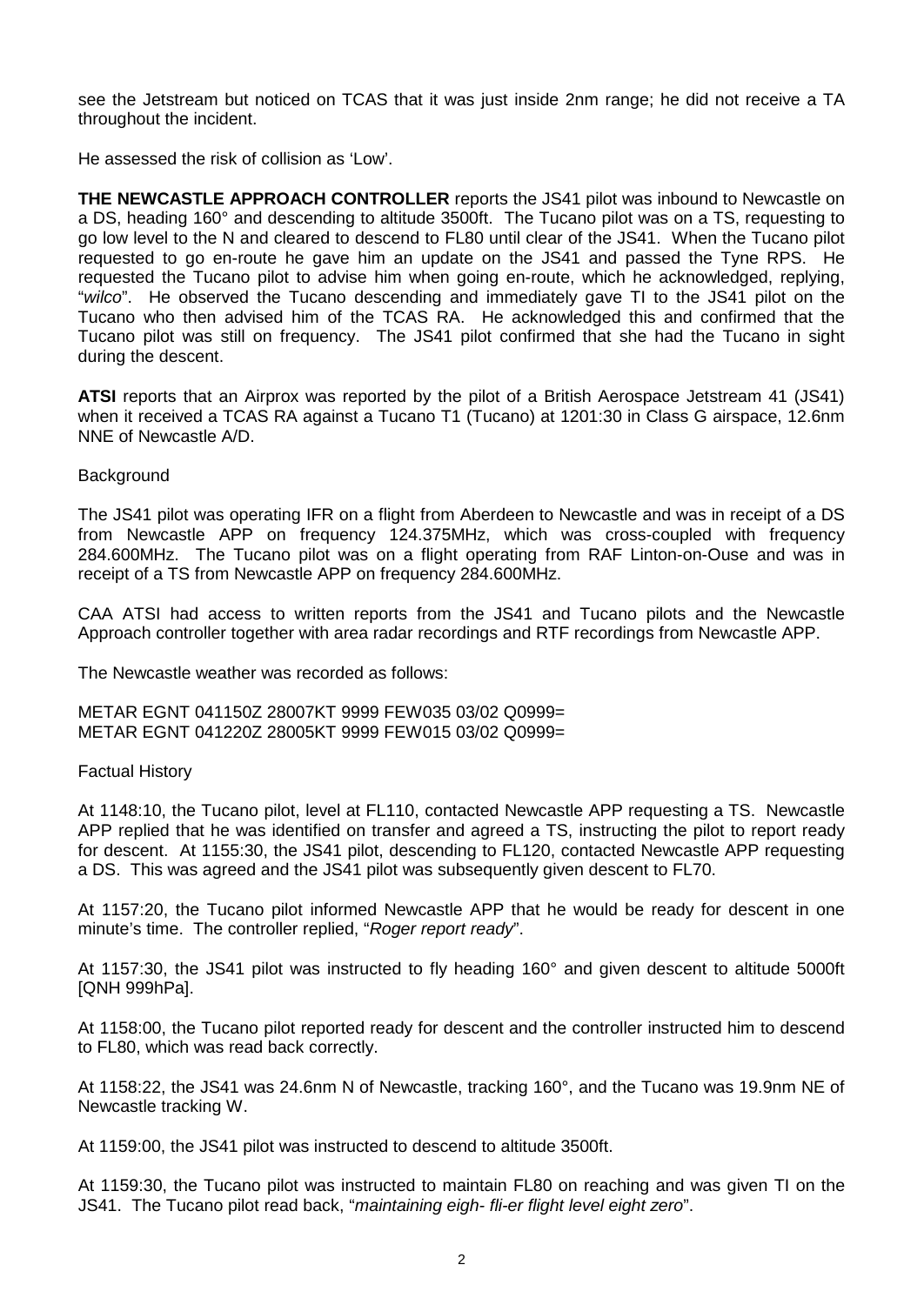At 1200:10, the Tucano pilot reported to the controller that he was, "*VMC and continuing en-route er thanks for the service*". The controller updated the TI on the JS41 and passed the Tyne pressure setting, stating, "*taking your own terrain clearance*". The Tucano pilot replied that he had copied the traffic and read back the new pressure setting. The controller instructed the Tucano pilot to squawk 7000 and report when going en-route. The Tucano pilot replied, "*-service squawking seven thousand er wilco* [C/S]".

At 1200:36, the Tucano was indicating FL079 tracking W with the JS41 6nm NW, descending through FL051 on a converging track.

At 1201:00, the Tucano was indicating FL067, descending. The controller transmitted to the JS41 pilot, "*Tucano ac just to the er southeast of you by about two and a half miles manoeuvring he's turning left to go eastbound descending through your level very shortly er he's indicating five thousand two hundred feet*".

At 1201:20, the Tucano pilot had turned L and was at FL056 at a range of 2.9nm from the JS41; he appeared to be turning away. The JS41 pilot acknowledged the TI and the controller advised that, "*he's just clearing your left hand side he's in your eleven o'clock range of three miles*".

At 1201:30 the Tucano pilot was in a RH turn, 1.8nm ESE of the JS41, descending through FL052, while the JS41 pilot was descending through FL042. At 1201:35 the JS41 pilot advised the controller that she had received a TCAS RA.

The controller acknowledged the TCAS RA by replying, "*roger*". At the end of that transmission the Tucano pilot was tracking N and passed down the LH side of the JS41 at a range of 1.3nm. The controller asked the Tucano pilot if he was still on frequency. The Tucano pilot replied that he was but that he was going en-route. The controller requested the Tucano pilot to remain on frequency due to the TCAS RA reported by the JS41 pilot.

The screenshots below, using the Great Dun Fell radar, show the sequence of events between 1201:20 and 1201:40.



At 1202:00, the JS41 pilot reported clear of conflict.

During a telephone interview with ATSI, Newcastle APP stated that when the Tucano pilot requested to go en-route and the controller updated the TI on the JS41, he had expected that the Tucano pilot would avoid the JS41. When the Tucano pilot descended and turned L, the controller believed that he was in the process of doing so. The controller expected the Tucano to then continue E-bound and turn L towards the Amble lighthouse, which would have taken him behind the JS41. When the Tucano pilot turned R the controller was not sure if he was still on frequency and decided that passing TI to the JS41 pilot on the Tucano position was the best course of action.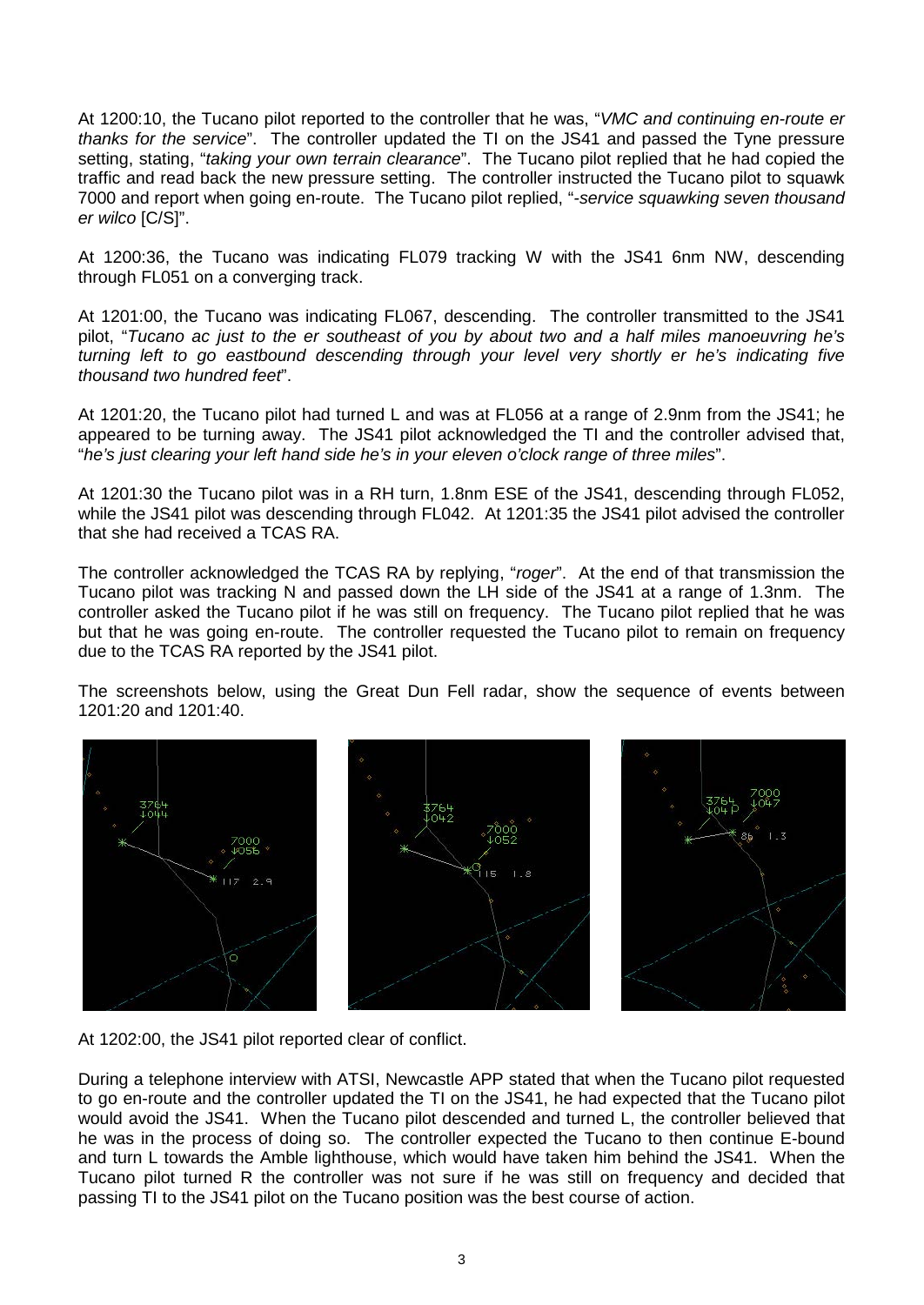The written report from the JS41 pilot stated that ATC advised her of a light ac turning away to the E. When the crew saw the traffic it appeared to be conducting aerobatics. After watching the ac 'for a minute' the crew observed the Tucano making a series of tight turns. They subsequently received a TCAS RA.

The written report from the Tucano pilot stated that he was in receipt of a TS from Newcastle APP outside CAS and had been given descent to FL80 from FL110. He was aware that the descent had been restricted due to a Jetstream 6nm away at 5000ft. He was approaching his low level entry point and was content that there were sufficient gaps in the cloud to descend through, so he informed the controller that he was VMC and going en-route. He believed that the controller asked him to stay on frequency to update the TI on the JS41. The Tucano pilot believed in retrospect that he and the controller had different ideas of the service being provided; the pilot believed that the service had changed to a BS as he had informed the controller that he was VMC and going en-route. The Tucano pilot descended in a gap to set up for the low level entry, whilst remaining VMC. He noticed on TCAS that the JS41 was just inside 2nm but he did not receive a TA.

### Analysis

Both ac were operating in Class G airspace where, regardless of the service being provided, pilots are ultimately responsible for their own collision avoidance.

The Newcastle Radar controller had previously instructed the Tucano pilot to stop descent at FL80, due to the inbound JS41, which the Tucano pilot was aware of. The controller was providing a Deconfliction Minima of 3nm or 1000ft between the 2 ac. CAP493, the Manual of Air Traffic Services, Section 1, Chapter 5, Page 10, Paragraph 10.1.5 states:

'Aircraft under Deconfliction Service. If the intentions of the Mode C transponding aircraft are not known, the vertical deconfliction minima must be increased to 3000ft ...'

When the Tucano pilot stated he was going en-route the controller passed updated TI on the JS41 and had an expectation that the Tucano pilot would avoid it. However, the 2 ac were converging and the controller did not further agree co-ordination with the Tucano pilot. CAP 774 Chapter 1, Page 2, Paragraph 6, states:

'Agreements can be established between a controller (not a FISO due to limits of the licence) and a pilot on a short-term tactical basis, such that the operation of an aircraft is laterally or vertically restricted beyond the core terms of the Basic Service or Traffic Service. This is for the purposes of co-ordination and to facilitate the safe use of airspace, particularly those airspace users with more stringent deconfliction requirements. In agreeing to a course of action, pilots must take into account their responsibilities as defined under the Rules of the Air, including that for terrain clearance. Unless safety is likely to be compromised, a pilot shall not deviate from an agreement without first advising and obtaining a response from the controller. Controllers shall remove restrictions as soon as it is safe to do so.

Agreements may be made which restrict aircraft to a specific level, level band, heading, route, or operating area. Controllers should be aware that not all requests for an agreement will be accepted and they should try to take account of the pilot's operating requirements whenever possible. Consequently, controllers should avoid excessive or unnecessary use of agreements and be prepared to act accordingly if an agreement is not met.'

When the Tucano pilot turned L and descended the controller passed TI to the JS41 pilot but believed that the Tucano was turning away from the JS41. The controller was not expecting the Tucano pilot to then turn R, towards the JS41, and was unable to take any action to assist the JS41 pilot in discharging her collision avoidance responsibility due to the limited time available.

**Conclusion**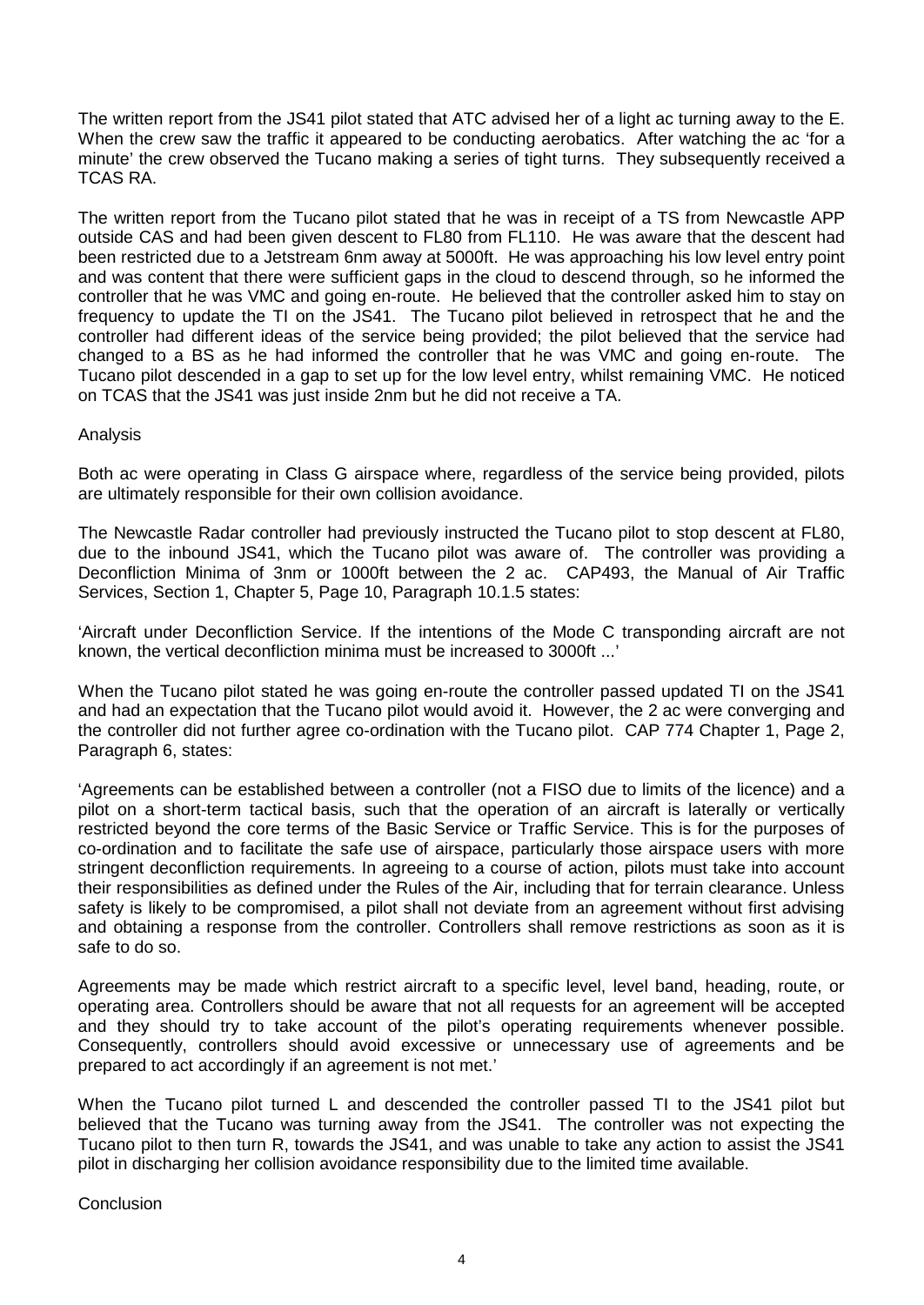The Airprox occurred when the controller allowed the 2 ac to continue on converging tracks, without agreeing co-ordination with the Tucano pilot, which resulted in loss of the deconfliction minima and prompted a TCAS RA.

[UKAB Note(1): A TCAS Performance Assessment of the incident was provided by NATS Ltd. Note that as no TCAS RA events were downlinked, there are none included in the simulation.

Date: 04/12/2012 12:02 Mode A code for A/C 1: 3764 Mode A code for A/C 2: 3754, then 7000

Mode S Downlink

No TCAS RAs were recorded via Mode S downlink.

InCAS Simulation



# InCAS Alert Statistics

# **Mode A:** 3764

| <b>Alert Time</b> | <b>Alert</b>         | Altitude (FL) | <b>Range</b><br><i><b>Intruder</b></i> | Vertical Sep. (ft) |
|-------------------|----------------------|---------------|----------------------------------------|--------------------|
|                   | <b>Description</b>   |               | (Nm)                                   |                    |
| 12:00:59          | <b>TRAFFIC ALERT</b> | 45            | 3.39                                   | 2063               |
| 12:01:25          | <b>TRAFFIC ALERT</b> | 42            | 2.19                                   | 731                |

# **Mode A:** 3754

| <b>Alert Time</b> | Alert<br><b>Description</b>            | Altitude (FL) | (Nm) | Intruder Range   Vertical Sep. (ft) |
|-------------------|----------------------------------------|---------------|------|-------------------------------------|
|                   | This aircraft was not TCAS II equipped |               |      |                                     |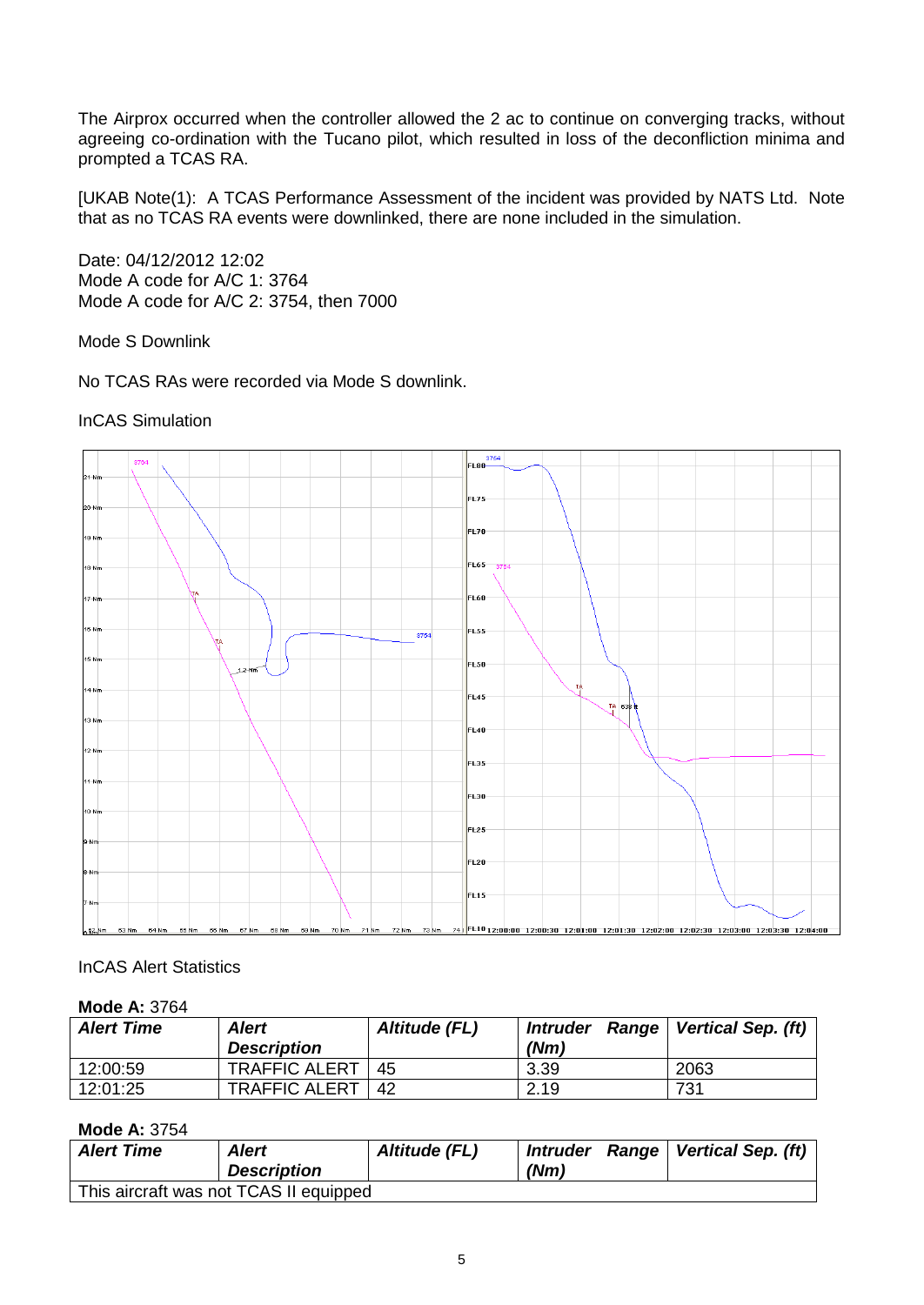# **Closest Point of Approach (CPA)**

| CPA Time | Horizontal Sep.   Vertical Sep. (ft)<br>(NM) |     |
|----------|----------------------------------------------|-----|
| 12:01:38 | 1.21                                         | 638 |

### **Minimum Lateral Separation**

| <b>Min. Latsep Time</b> | <b>Horizontal</b><br>(NM) | Sep.   Vertical Sep. (ft) |
|-------------------------|---------------------------|---------------------------|
| 12:01:38                | 1.21                      | 637.93                    |

### **Minimum Vertical Separation**

| <b>Min. Vertsep Time</b> | <b>Horizontal</b><br>(NM) | Sep.   Vertical Sep. (ft) |
|--------------------------|---------------------------|---------------------------|
| 12:01:56                 | 2.66                      | 11.15                     |

### Assessment of TCAS Performance

Eurocontrol's automatic safety monitoring tool (ASMT) did not record any RAs relating to this encounter. The encounter was modelled in InCAS using MRT data (Multi Radar Track) in order to capture both sections of the Tucano track before and after its SSR code change.

As no TCAS RAs were recorded via Mode S downlink it was assumed that at least one aircraft was not TCAS II equipped. The Tucano was modelled as Mode S only and the JS41 was modelled as TCAS II equipped.

InCAS simulation suggests a geometrical CPA of 1.21nm and 638ft at 12:01:38.

InCAS simulation based on the stated equipage assumptions suggested that the JS41 pilot received two TAs at 12:00:59 and 12:01:25. Approximately 40 seconds after the second TA, the JS41 pilot levelled-off at a Mode C altitude of 3,600ft. At this point the pair were over 3.5nm apart laterally, and diverging both laterally and vertically.]

**HQ AIR (TRG)** comments that the Tucano pilot assessed he could continue safety in VMC without an ATS and that he had enough separation based on TI and TCAS to descend clear of the JS41. The student pilot was re-briefed after the event that a better course of action would have been to ensure lateral separation before attempting the descent. In this case, continuing the turn to the L would have maintained greater separation. CAP774 requires pilots under an ATS who have made an agreement with their controller not to deviate from that agreement without first informing and gaining an acknowledgement from the controller; whilst the Tucano pilot did not specifically state he would descend below FL80 it is clear that the controller understood that this was his intention. The Tucano TCAS alerts are triggered at much closer range than other systems to avoid nuisance warnings and in recognition of the increased manoeuvrability over a commercial airliner. However, it provides a significant increase in situational awareness.

# **PART B: SUMMARY OF THE BOARD'S DISCUSSIONS**

Information available included reports from the pilots of both ac, transcripts of the relevant RT frequencies, radar photographs/video recordings, reports from the air traffic controllers involved and reports from the appropriate ATC and operating authorities.

The Board initially discussed the JS41 pilot's reported belief that she was under a RCS. Civilian pilot Members noted that confusion could be caused when pilots left CAS, passing from a RCS to ATSOCAS, with pilots mistakenly believing they were still under a RCS. It was opined that this misapprehension can be mitigated by controllers' meticulous use of the phrase 'leaving controlled airspace'. In this case it was noted that the JS41 operating company regularly flew 'off airways' on